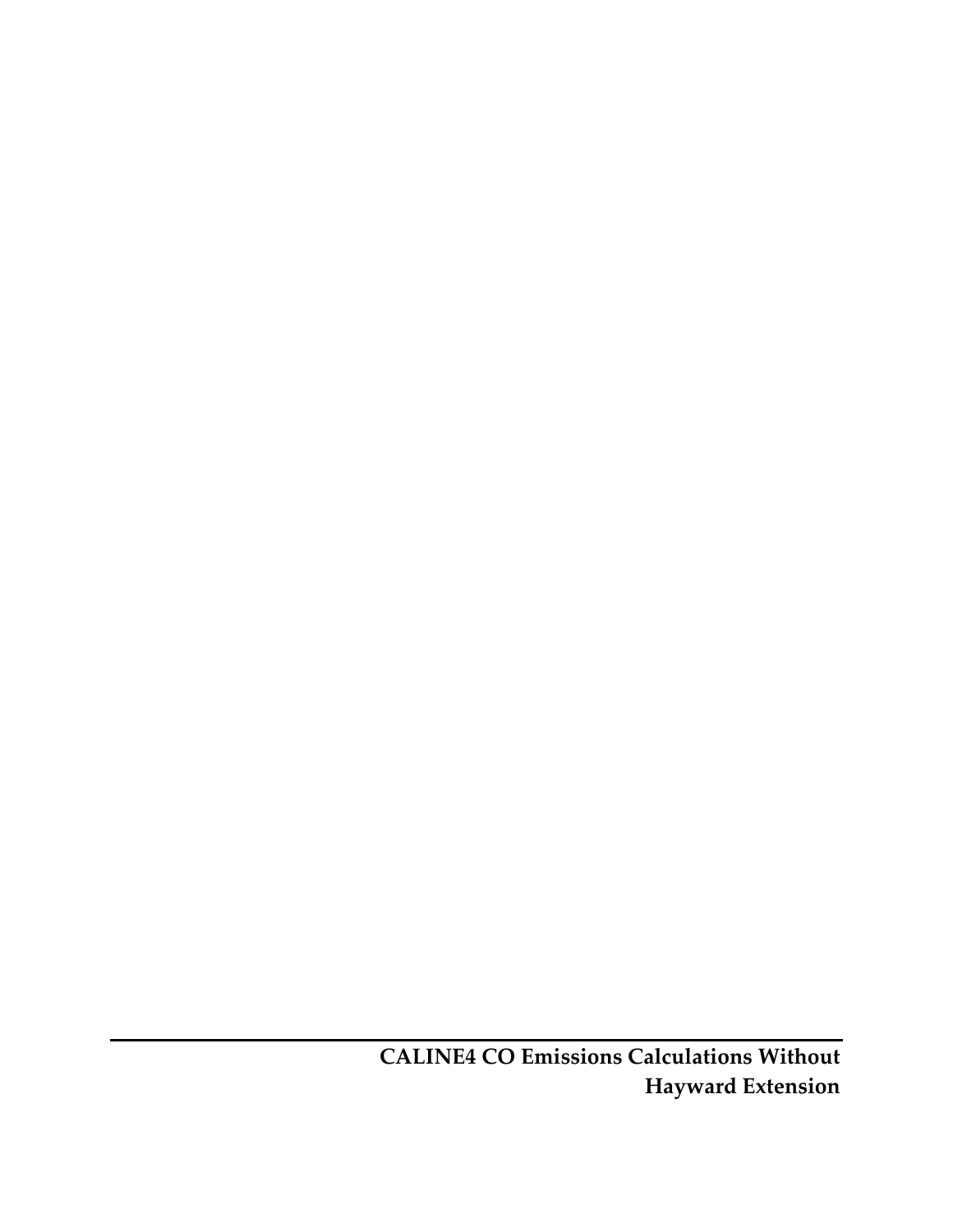| Project Title:                               |              |                               | CSU Hayward Campus Master Plan-No Hayward Connection |        |                    |       |  |  |  |
|----------------------------------------------|--------------|-------------------------------|------------------------------------------------------|--------|--------------------|-------|--|--|--|
| Intersection:                                |              | Carlos Bee Blvd./Hayward Blvd |                                                      |        |                    |       |  |  |  |
| Analysis Condition:                          |              | Cumulative Plus Project       |                                                      |        |                    |       |  |  |  |
| Nearest Air Monitoring Station measuring CO: |              | 40733 Chapel Way in Fremont   |                                                      |        |                    |       |  |  |  |
| Background 1-hour CO Concentration (ppm):    |              | 2.9                           |                                                      |        |                    |       |  |  |  |
| Background 8-hour CO Concentration (ppm):    |              | 1.8                           |                                                      |        |                    |       |  |  |  |
| Persistence Factor:                          | 0.7          |                               |                                                      |        |                    |       |  |  |  |
| Analysis Year:                               |              | 2030                          |                                                      |        |                    |       |  |  |  |
|                                              |              |                               |                                                      |        | Approach/Departure |       |  |  |  |
|                                              |              |                               |                                                      | No. of |                    | Speed |  |  |  |
|                                              |              |                               | Roadway Type                                         | Lanes  | A.M.               | P.M.  |  |  |  |
| North-South Roadway:                         | Carlos Bee   |                               | <b>AT GRADE</b>                                      | 8      | 5                  | 5     |  |  |  |
| East-West Roadway:                           | Havward Blvd |                               | <b>AT GRADE</b>                                      | 4      |                    |       |  |  |  |

## EMFAC2007 COMPOSITE EMISSION FACTORS FOR CO

Air Basin: San Francisco Bay Art County: All Assumes lowest mean wintertime temperature of 40 degrees F and 30% humidity.

|      |        | Average Speed (miles per hour) |       |       |       |       |       |       |       |       |  |  |
|------|--------|--------------------------------|-------|-------|-------|-------|-------|-------|-------|-------|--|--|
| Year |        |                                |       | 14    |       | 20    | 23    | 26    | 29    | 32    |  |  |
| 2007 | 10.404 | 9.093                          | 8.058 | 7.231 | 6.563 | 6.024 | 5.588 | 5.23  | 4.936 | 4.7   |  |  |
| 2008 | 9.453  | 8.28                           | 7.351 | 6.607 | 6.005 | 5.518 | 5.124 | 4.799 | 4.532 | 4.316 |  |  |
| 2009 | 8.51   | 7.471                          | 6.646 | 5.984 | 5.448 | 5.012 | 4.66  | 4.367 | 4.126 | 3.929 |  |  |
| 2010 | 7.609  | 6.699                          | 5.976 | 5.392 | 4.918 | 4.532 | 4.219 | 3.958 | 3.741 | 3.564 |  |  |

| ---- | ---   | .     | ----  | ----  | ----  | ----  | .     | .     | .     | ----- |
|------|-------|-------|-------|-------|-------|-------|-------|-------|-------|-------|
| 2010 | 7.609 | 6.699 | 5.976 | 5.392 | 4.918 | 4.532 | 4.219 | 3.958 | 3.741 | 3.564 |
| 2011 | 6.831 | 6.032 | 5.393 | 4.877 | 4.456 | 4.113 | 3.833 | 3.599 | 3.404 | 3.243 |
| 2012 | 6.141 | 5.437 | 4.874 | 4.416 | 4.042 | 3.737 | 3.487 | 3.277 | 3.101 | 2.955 |
| 2013 | 5.528 | 4.909 | 4.411 | 4.005 | 3.673 | 3.4   | 3.177 | 2.988 | 2.83  | 2.697 |
| 2014 | 4.98  | 4.435 | 3.995 | 3.635 | 3.339 | 3.097 | 2.897 | 2.728 | 2.584 | 2.464 |
| 2015 | 4.502 | 4.021 | 3.63  | 3.311 | 3.047 | 2.829 | 2.65  | 2.497 | 2.368 | 2.258 |
| 2020 | 2.909 | 2.632 | 2.402 | 2.21  | 2.05  | 1.917 | 1.805 | 1.708 | 1.624 | 1.552 |
| 2025 | 2.144 | 1.95  | 1.789 | 1.653 | 1.539 | 1.444 | 1.364 | 1.294 | 1.233 | 1.181 |
| 2030 | 1.756 | 1.601 | 1.472 | 1.363 | 1.271 | 1.195 | 1.131 | 1.075 | 1.027 | 0.985 |
|      |       |       |       |       |       |       |       |       |       |       |



1 10 0 0 9 1  $6^{\wedge}$   $6^{\wedge}$   $1$ 109 1 207 1 207 1 749 5 566

Representative Traffic Volumes (Vehicles per Hour)

N-S Road 2,022 N-S Road 2,144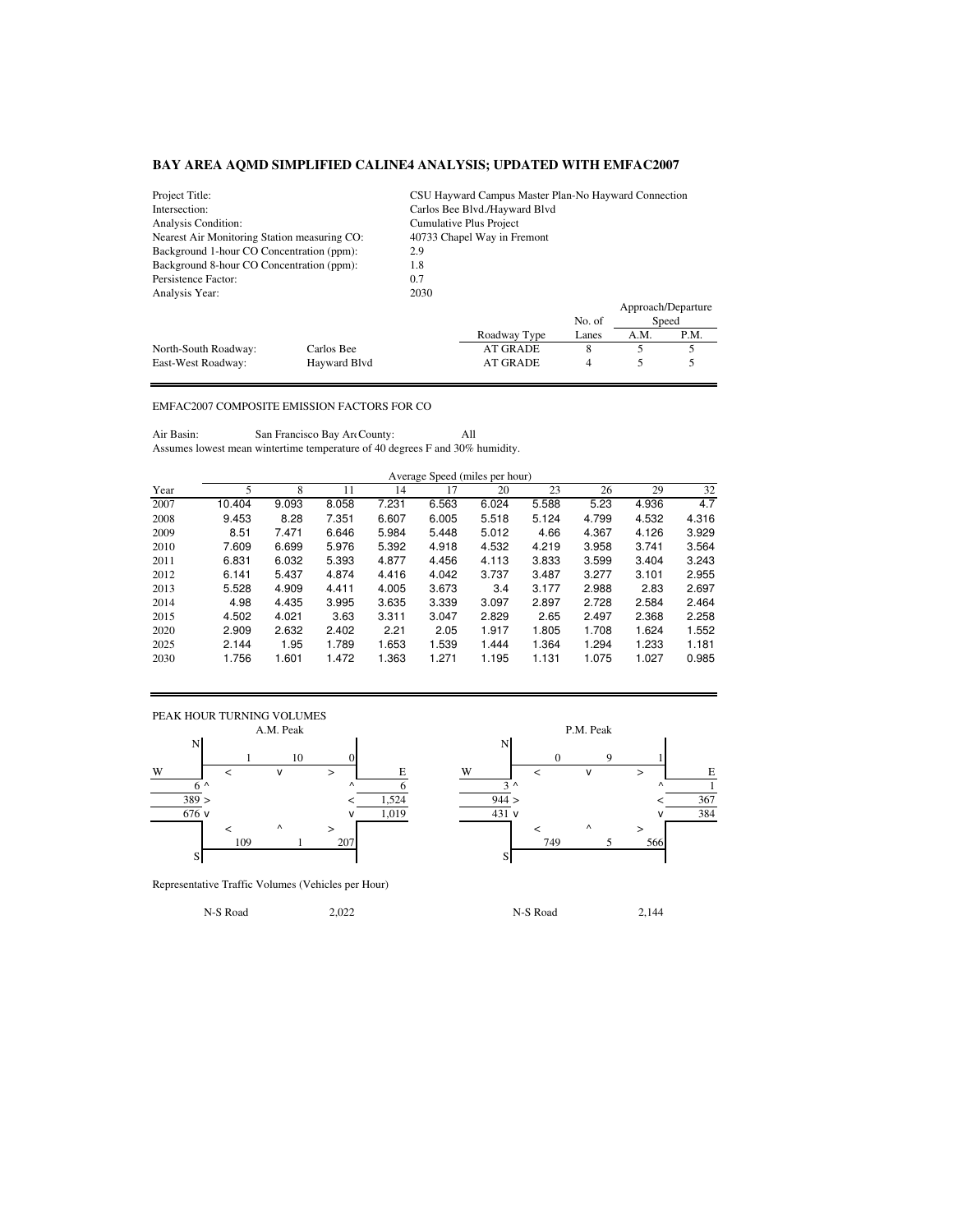| Project Title:                               |                | CSU Hayward Campus Master Plan-No Hayward Connection |                               |        |                    |       |  |  |  |
|----------------------------------------------|----------------|------------------------------------------------------|-------------------------------|--------|--------------------|-------|--|--|--|
| Intersection:                                |                |                                                      | Carlos Bee Blvd./West Loop Rd |        |                    |       |  |  |  |
| Analysis Condition:                          |                |                                                      | Cumulative Plus Project       |        |                    |       |  |  |  |
| Nearest Air Monitoring Station measuring CO: |                | 40733 Chapel Way in Fremont                          |                               |        |                    |       |  |  |  |
| Background 1-hour CO Concentration (ppm):    |                | 2.9                                                  |                               |        |                    |       |  |  |  |
| Background 8-hour CO Concentration (ppm):    | 1.8            |                                                      |                               |        |                    |       |  |  |  |
| Persistence Factor:                          |                | 0.7                                                  |                               |        |                    |       |  |  |  |
| Analysis Year:                               |                | 2030                                                 |                               |        |                    |       |  |  |  |
|                                              |                |                                                      |                               |        | Approach/Departure |       |  |  |  |
|                                              |                |                                                      |                               | No. of |                    | Speed |  |  |  |
|                                              |                |                                                      | Roadway Type                  | Lanes  | A.M.               | P.M.  |  |  |  |
| North-South Roadway:                         | West Loop Road |                                                      | AT GRADE                      | 2      | 5                  | 5     |  |  |  |
| East-West Roadway:                           | Carlos Bee     |                                                      | <b>AT GRADE</b>               | 4      |                    |       |  |  |  |

## EMFAC2007 COMPOSITE EMISSION FACTORS FOR CO

Air Basin: San Francisco Bay Are County: All Assumes lowest mean wintertime temperature of 40 degrees F and 30% humidity.

|      | Average Speed (miles per hour) |       |       |       |       |       |       |       |       |       |  |  |
|------|--------------------------------|-------|-------|-------|-------|-------|-------|-------|-------|-------|--|--|
| Year | 5                              | 8     | 11    | 14    | 17    | 20    | 23    | 26    | 29    | 32    |  |  |
| 2007 | 10.404                         | 9.093 | 8.058 | 7.231 | 6.563 | 6.024 | 5.588 | 5.23  | 4.936 | 4.7   |  |  |
| 2008 | 9.453                          | 8.28  | 7.351 | 6.607 | 6.005 | 5.518 | 5.124 | 4.799 | 4.532 | 4.316 |  |  |
| 2009 | 8.51                           | 7.471 | 6.646 | 5.984 | 5.448 | 5.012 | 4.66  | 4.367 | 4.126 | 3.929 |  |  |
| 2010 | 7.609                          | 6.699 | 5.976 | 5.392 | 4.918 | 4.532 | 4.219 | 3.958 | 3.741 | 3.564 |  |  |
| 2011 | 6.831                          | 6.032 | 5.393 | 4.877 | 4.456 | 4.113 | 3.833 | 3.599 | 3.404 | 3.243 |  |  |
| 2012 | 6.141                          | 5.437 | 4.874 | 4.416 | 4.042 | 3.737 | 3.487 | 3.277 | 3.101 | 2.955 |  |  |
| 2013 | 5.528                          | 4.909 | 4.411 | 4.005 | 3.673 | 3.4   | 3.177 | 2.988 | 2.83  | 2.697 |  |  |
| 2014 | 4.98                           | 4.435 | 3.995 | 3.635 | 3.339 | 3.097 | 2.897 | 2.728 | 2.584 | 2.464 |  |  |
| 2015 | 4.502                          | 4.021 | 3.63  | 3.311 | 3.047 | 2.829 | 2.65  | 2.497 | 2.368 | 2.258 |  |  |
| 2020 | 2.909                          | 2.632 | 2.402 | 2.21  | 2.05  | 1.917 | 1.805 | 1.708 | 1.624 | 1.552 |  |  |
| 2025 | 2.144                          | 1.95  | 1.789 | 1.653 | 1.539 | 1.444 | 1.364 | 1.294 | 1.233 | 1.181 |  |  |
| 2030 | 1.756                          | 1.601 | 1.472 | 1.363 | 1.271 | 1.195 | 1.131 | 1.075 | 1.027 | 0.985 |  |  |



Representative Traffic Volumes (Vehicles per Hour)

74 30 0 557 142 0 591 ^ ^ 0 357 ^ ^ 0  $0 >$   $<$   $0$   $0 >$   $<$   $0$  $\sqrt{0}$  234 v  $\sqrt{0}$  234 v  $\sqrt{0}$ 110 140 0 452 101 0

N-S Road 1,157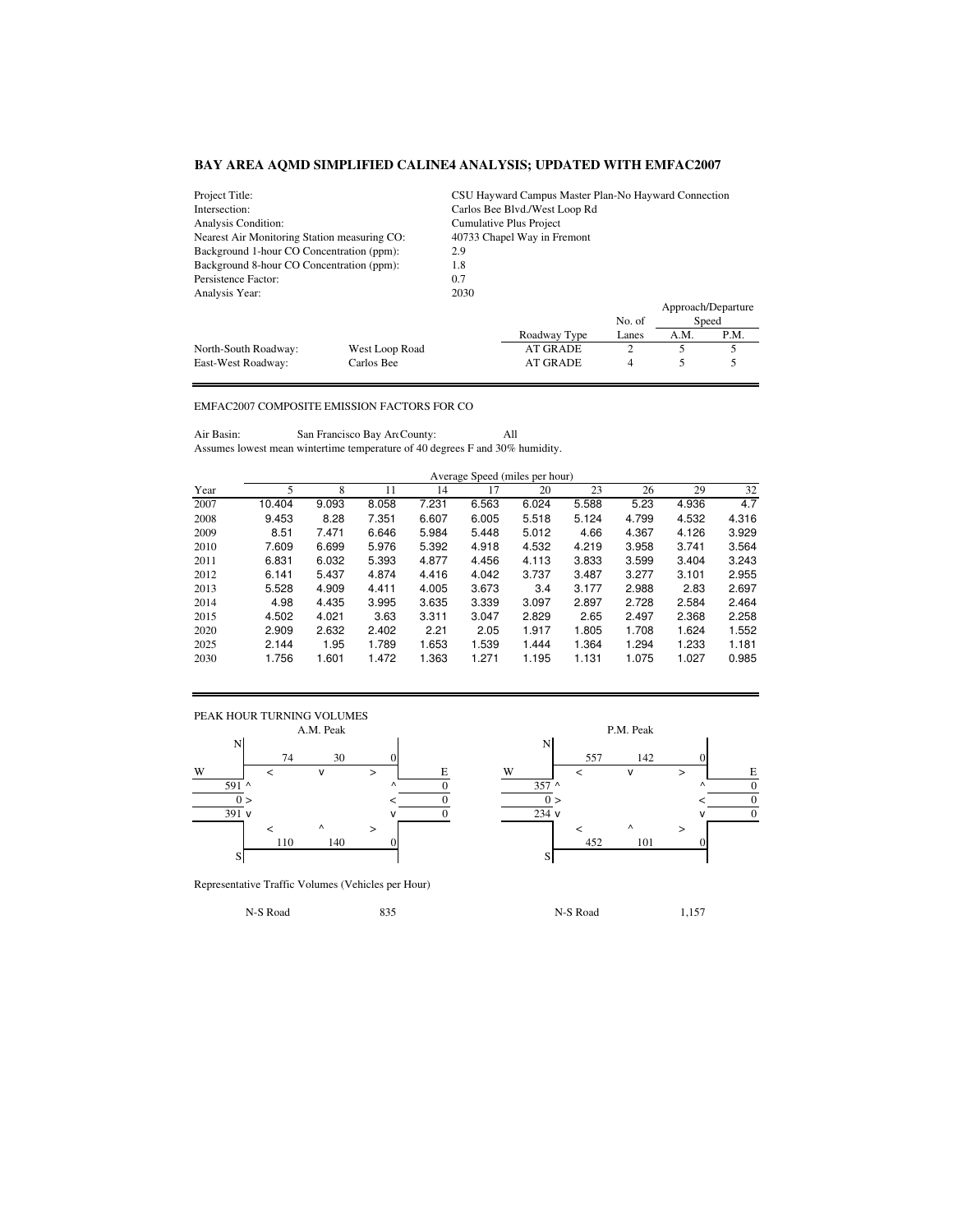| Project Title:                               |                |                      | CSU Hayward Campus Master Plan-No Hayward Connection |        |      |                    |  |  |  |  |
|----------------------------------------------|----------------|----------------------|------------------------------------------------------|--------|------|--------------------|--|--|--|--|
| Intersection:                                |                |                      | Harder Rd./West Loop Rd                              |        |      |                    |  |  |  |  |
| Analysis Condition:                          |                |                      | Cumulative Plus Project                              |        |      |                    |  |  |  |  |
| Nearest Air Monitoring Station measuring CO: |                |                      | 40733 Chapel Way in Fremont                          |        |      |                    |  |  |  |  |
| Background 1-hour CO Concentration (ppm):    |                | 2.9                  |                                                      |        |      |                    |  |  |  |  |
| Background 8-hour CO Concentration (ppm):    |                | 1.8                  |                                                      |        |      |                    |  |  |  |  |
| Persistence Factor:                          |                | 0.7                  |                                                      |        |      |                    |  |  |  |  |
| Analysis Year:                               |                | 2030                 |                                                      |        |      |                    |  |  |  |  |
|                                              |                |                      |                                                      |        |      | Approach/Departure |  |  |  |  |
|                                              |                |                      |                                                      | No. of |      | Speed              |  |  |  |  |
|                                              |                |                      | Roadway Type                                         | Lanes  | A.M. | P.M.               |  |  |  |  |
| North-South Roadway:                         | West Loop Road |                      | <b>AT GRADE</b>                                      | 2      |      |                    |  |  |  |  |
| East-West Roadway:                           | Harder Road    | <b>AT GRADE</b><br>4 |                                                      |        |      |                    |  |  |  |  |

## EMFAC2007 COMPOSITE EMISSION FACTORS FOR CO

Air Basin: San Francisco Bay Art County: All Assumes lowest mean wintertime temperature of 40 degrees F and 30% humidity.

|      | Average Speed (miles per hour) |       |       |       |       |       |       |       |       |       |  |  |
|------|--------------------------------|-------|-------|-------|-------|-------|-------|-------|-------|-------|--|--|
| Year | 5                              | 8     | 11    | 14    | 17    | 20    | 23    | 26    | 29    | 32    |  |  |
| 2007 | 10.404                         | 9.093 | 8.058 | 7.231 | 6.563 | 6.024 | 5.588 | 5.23  | 4.936 | 4.7   |  |  |
| 2008 | 9.453                          | 8.28  | 7.351 | 6.607 | 6.005 | 5.518 | 5.124 | 4.799 | 4.532 | 4.316 |  |  |
| 2009 | 8.51                           | 7.471 | 6.646 | 5.984 | 5.448 | 5.012 | 4.66  | 4.367 | 4.126 | 3.929 |  |  |
| 2010 | 7.609                          | 6.699 | 5.976 | 5.392 | 4.918 | 4.532 | 4.219 | 3.958 | 3.741 | 3.564 |  |  |
| 2011 | 6.831                          | 6.032 | 5.393 | 4.877 | 4.456 | 4.113 | 3.833 | 3.599 | 3.404 | 3.243 |  |  |
| 2012 | 6.141                          | 5.437 | 4.874 | 4.416 | 4.042 | 3.737 | 3.487 | 3.277 | 3.101 | 2.955 |  |  |
| 2013 | 5.528                          | 4.909 | 4.411 | 4.005 | 3.673 | 3.4   | 3.177 | 2.988 | 2.83  | 2.697 |  |  |
| 2014 | 4.98                           | 4.435 | 3.995 | 3.635 | 3.339 | 3.097 | 2.897 | 2.728 | 2.584 | 2.464 |  |  |
| 2015 | 4.502                          | 4.021 | 3.63  | 3.311 | 3.047 | 2.829 | 2.65  | 2.497 | 2.368 | 2.258 |  |  |
| 2020 | 2.909                          | 2.632 | 2.402 | 2.21  | 2.05  | 1.917 | 1.805 | 1.708 | 1.624 | 1.552 |  |  |
| 2025 | 2.144                          | 1.95  | 1.789 | 1.653 | 1.539 | 1.444 | 1.364 | 1.294 | 1.233 | 1.181 |  |  |
| 2030 | 1.756                          | 1.601 | 1.472 | 1.363 | 1.271 | 1.195 | 1.131 | 1.075 | 1.027 | 0.985 |  |  |



155 2 128 402 2 90  $\overline{0}$  v  $\overline{0}$  v  $\overline{0}$   $\overline{2}$  v  $\overline{0}$   $\overline{2}$  v  $\overline{0}$ 0 0 7 2 4 4

Representative Traffic Volumes (Vehicles per Hour)

N-S Road 986 986 986 986 PM S Road 986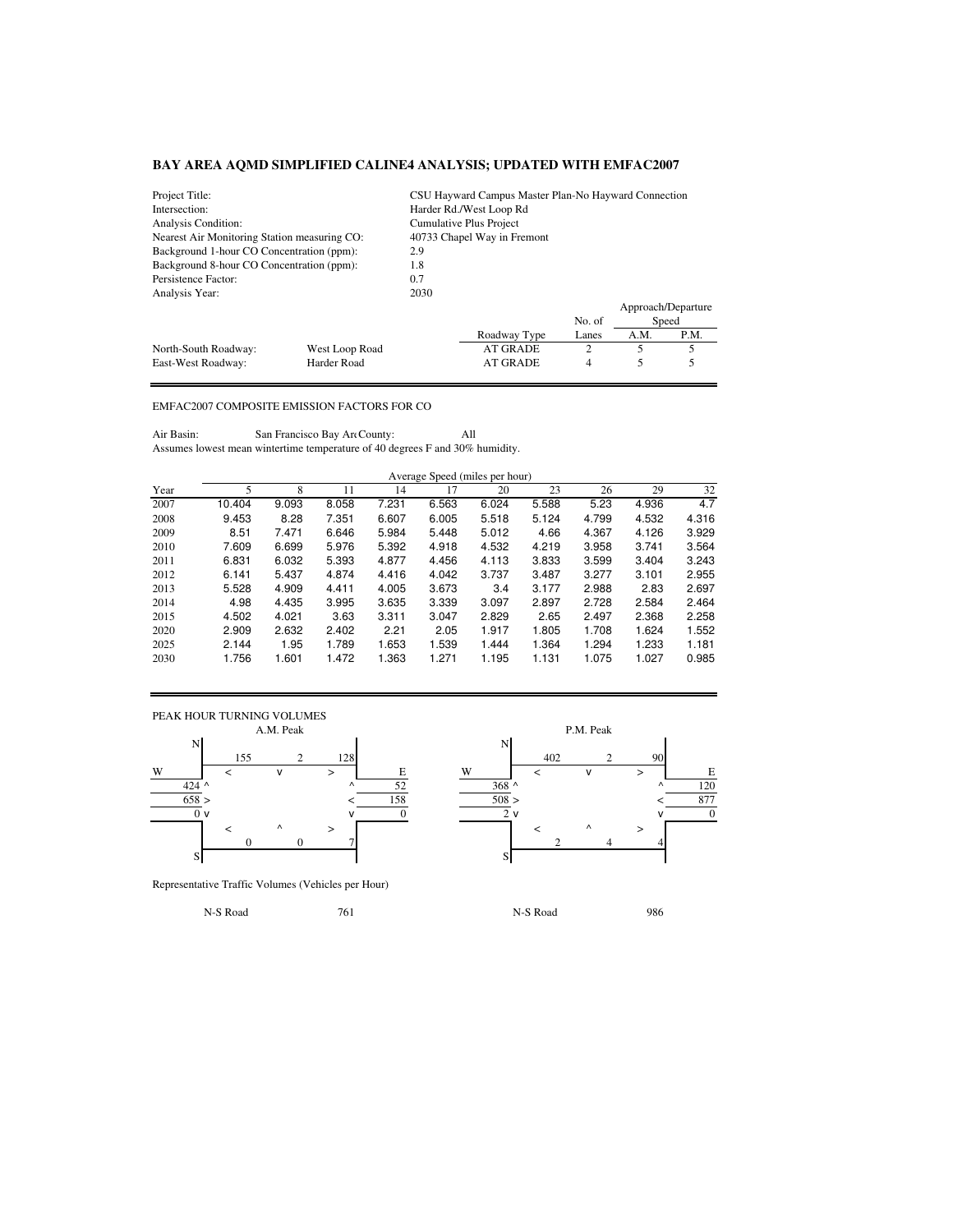| Project Title:                               |                    | CSU Hayward Campus Master Plan-No Hayward Connection |                 |        |      |                    |  |  |  |
|----------------------------------------------|--------------------|------------------------------------------------------|-----------------|--------|------|--------------------|--|--|--|
| Intersection:                                |                    | Foothill Blvd./Mattox Rd./Castro Valley Blvd         |                 |        |      |                    |  |  |  |
| Analysis Condition:                          |                    | Cumulative Plus Project                              |                 |        |      |                    |  |  |  |
| Nearest Air Monitoring Station measuring CO: |                    | 40733 Chapel Way in Fremont                          |                 |        |      |                    |  |  |  |
| Background 1-hour CO Concentration (ppm):    |                    | 2.9                                                  |                 |        |      |                    |  |  |  |
| Background 8-hour CO Concentration (ppm):    |                    | 1.8                                                  |                 |        |      |                    |  |  |  |
| Persistence Factor:                          |                    | 0.7                                                  |                 |        |      |                    |  |  |  |
| Analysis Year:                               |                    | 2030                                                 |                 |        |      |                    |  |  |  |
|                                              |                    |                                                      |                 |        |      | Approach/Departure |  |  |  |
|                                              |                    |                                                      |                 | No. of |      | Speed              |  |  |  |
|                                              |                    |                                                      | Roadway Type    | Lanes  | A.M. | P.M.               |  |  |  |
| North-South Roadway:                         | Foothill Blvd      |                                                      | <b>AT GRADE</b> | 4      | 5    | 5                  |  |  |  |
| East-West Roadway:                           | <b>Mattox Road</b> | <b>AT GRADE</b><br>4                                 |                 |        |      |                    |  |  |  |

## EMFAC2007 COMPOSITE EMISSION FACTORS FOR CO

Air Basin: San Francisco Bay Are County: All Assumes lowest mean wintertime temperature of 40 degrees F and 30% humidity.

|      | Average Speed (miles per hour) |       |       |       |       |       |       |       |       |       |  |
|------|--------------------------------|-------|-------|-------|-------|-------|-------|-------|-------|-------|--|
| Year | 5                              | 8     | 11    | 14    | 17    | 20    | 23    | 26    | 29    | 32    |  |
| 2007 | 10.404                         | 9.093 | 8.058 | 7.231 | 6.563 | 6.024 | 5.588 | 5.23  | 4.936 | 4.7   |  |
| 2008 | 9.453                          | 8.28  | 7.351 | 6.607 | 6.005 | 5.518 | 5.124 | 4.799 | 4.532 | 4.316 |  |
| 2009 | 8.51                           | 7.471 | 6.646 | 5.984 | 5.448 | 5.012 | 4.66  | 4.367 | 4.126 | 3.929 |  |
| 2010 | 7.609                          | 6.699 | 5.976 | 5.392 | 4.918 | 4.532 | 4.219 | 3.958 | 3.741 | 3.564 |  |
| 2011 | 6.831                          | 6.032 | 5.393 | 4.877 | 4.456 | 4.113 | 3.833 | 3.599 | 3.404 | 3.243 |  |
| 2012 | 6.141                          | 5.437 | 4.874 | 4.416 | 4.042 | 3.737 | 3.487 | 3.277 | 3.101 | 2.955 |  |
| 2013 | 5.528                          | 4.909 | 4.411 | 4.005 | 3.673 | 3.4   | 3.177 | 2.988 | 2.83  | 2.697 |  |
| 2014 | 4.98                           | 4.435 | 3.995 | 3.635 | 3.339 | 3.097 | 2.897 | 2.728 | 2.584 | 2.464 |  |
| 2015 | 4.502                          | 4.021 | 3.63  | 3.311 | 3.047 | 2.829 | 2.65  | 2.497 | 2.368 | 2.258 |  |
| 2020 | 2.909                          | 2.632 | 2.402 | 2.21  | 2.05  | 1.917 | 1.805 | 1.708 | 1.624 | 1.552 |  |
| 2025 | 2.144                          | 1.95  | 1.789 | 1.653 | 1.539 | 1.444 | 1.364 | 1.294 | 1.233 | 1.181 |  |
| 2030 | 1.756                          | 1.601 | 1.472 | 1.363 | 1.271 | 1.195 | 1.131 | 1.075 | 1.027 | 0.985 |  |



Representative Traffic Volumes (Vehicles per Hour)

P.M. Peak N 317 2,491 381 154 2,357 577 W < v > E W < v > E 0 ^ ^ 0 0 ^ ^ 0  $711 >$   $<$   $892$   $1,045 >$   $<$   $544$  $\sqrt{957}$  v 983 < ^ > < ^ > 245 0 742 239 0 698

N-S Road 4,510 N-S Road 4,493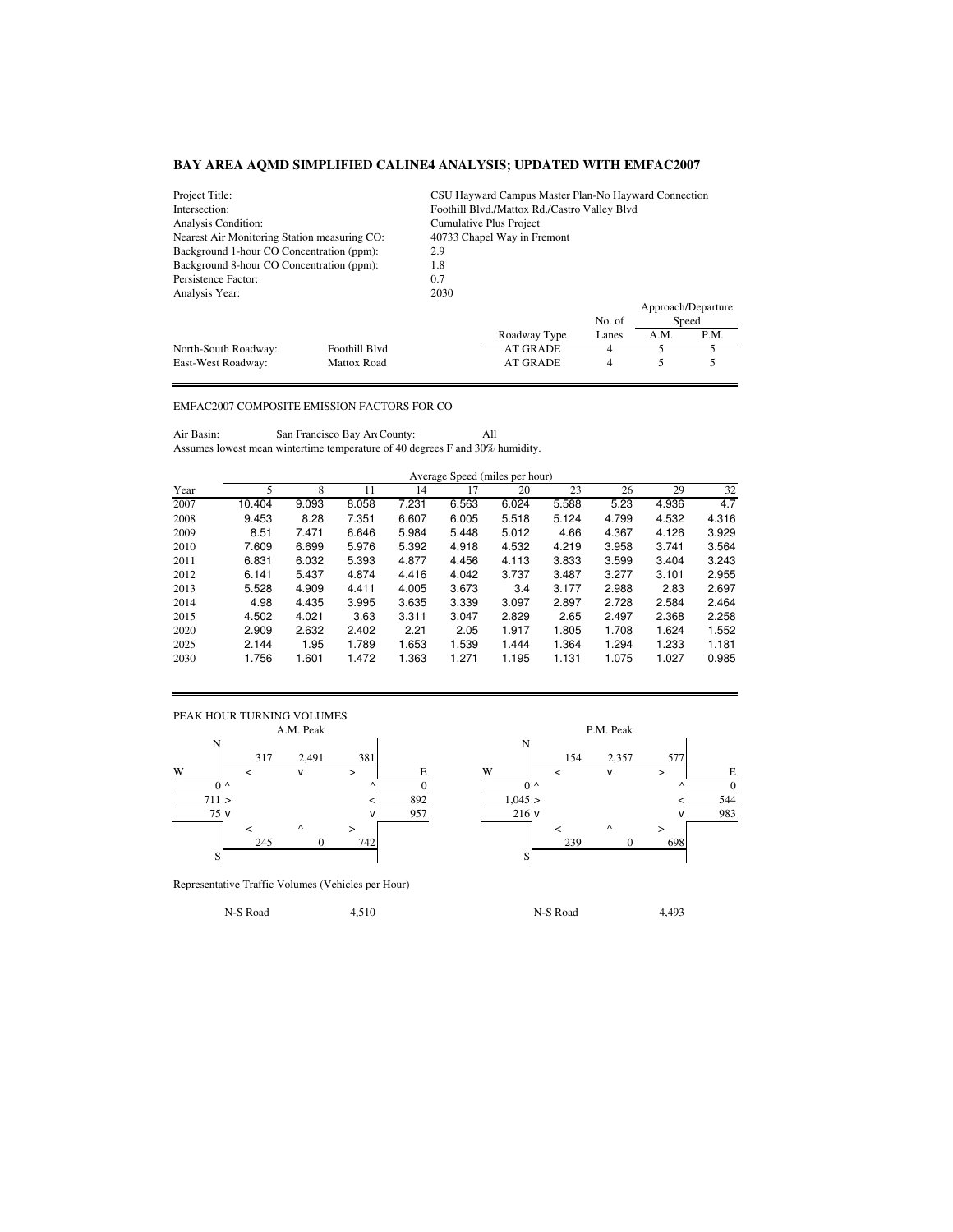| Project Title:                               |               | CSU Hayward Campus Master Plan-No Hayward Connection |                         |        |      |                    |  |  |  |  |  |
|----------------------------------------------|---------------|------------------------------------------------------|-------------------------|--------|------|--------------------|--|--|--|--|--|
| Intersection:                                |               | Foothill Blvd./Grove Way                             |                         |        |      |                    |  |  |  |  |  |
| Analysis Condition:                          |               |                                                      | Cumulative Plus Project |        |      |                    |  |  |  |  |  |
| Nearest Air Monitoring Station measuring CO: |               | 40733 Chapel Way in Fremont                          |                         |        |      |                    |  |  |  |  |  |
| Background 1-hour CO Concentration (ppm):    |               | 2.9                                                  |                         |        |      |                    |  |  |  |  |  |
| Background 8-hour CO Concentration (ppm):    |               | 1.8                                                  |                         |        |      |                    |  |  |  |  |  |
| Persistence Factor:                          |               | 0.7                                                  |                         |        |      |                    |  |  |  |  |  |
| Analysis Year:                               |               | 2030                                                 |                         |        |      |                    |  |  |  |  |  |
|                                              |               |                                                      |                         |        |      | Approach/Departure |  |  |  |  |  |
|                                              |               |                                                      |                         | No. of |      | Speed              |  |  |  |  |  |
|                                              |               |                                                      | Roadway Type            | Lanes  | A.M. | P.M.               |  |  |  |  |  |
| North-South Roadway:                         | Foothill Blvd |                                                      | <b>AT GRADE</b>         | 6      | 5    | 5                  |  |  |  |  |  |
| East-West Roadway:                           | Grove Way     | <b>AT GRADE</b><br>$\overline{c}$                    |                         |        |      |                    |  |  |  |  |  |

## EMFAC2007 COMPOSITE EMISSION FACTORS FOR CO

Air Basin: San Francisco Bay Art County: All Assumes lowest mean wintertime temperature of 40 degrees F and 30% humidity.

|      | Average Speed (miles per hour) |       |       |       |       |       |       |       |       |       |  |
|------|--------------------------------|-------|-------|-------|-------|-------|-------|-------|-------|-------|--|
| Year |                                | 8     | 11    | 14    | 17    | 20    | 23    | 26    | 29    | 32    |  |
| 2007 | 10.404                         | 9.093 | 8.058 | 7.231 | 6.563 | 6.024 | 5.588 | 5.23  | 4.936 | 4.7   |  |
| 2008 | 9.453                          | 8.28  | 7.351 | 6.607 | 6.005 | 5.518 | 5.124 | 4.799 | 4.532 | 4.316 |  |
| 2009 | 8.51                           | 7.471 | 6.646 | 5.984 | 5.448 | 5.012 | 4.66  | 4.367 | 4.126 | 3.929 |  |
| 2010 | 7.609                          | 6.699 | 5.976 | 5.392 | 4.918 | 4.532 | 4.219 | 3.958 | 3.741 | 3.564 |  |
| 2011 | 6.831                          | 6.032 | 5.393 | 4.877 | 4.456 | 4.113 | 3.833 | 3.599 | 3.404 | 3.243 |  |
| 2012 | 6.141                          | 5.437 | 4.874 | 4.416 | 4.042 | 3.737 | 3.487 | 3.277 | 3.101 | 2.955 |  |
| 2013 | 5.528                          | 4.909 | 4.411 | 4.005 | 3.673 | 3.4   | 3.177 | 2.988 | 2.83  | 2.697 |  |
| 2014 | 4.98                           | 4.435 | 3.995 | 3.635 | 3.339 | 3.097 | 2.897 | 2.728 | 2.584 | 2.464 |  |
| 2015 | 4.502                          | 4.021 | 3.63  | 3.311 | 3.047 | 2.829 | 2.65  | 2.497 | 2.368 | 2.258 |  |
| 2020 | 2.909                          | 2.632 | 2.402 | 2.21  | 2.05  | 1.917 | 1.805 | 1.708 | 1.624 | 1.552 |  |

2025 2.144 1.95 1.789 1.653 1.539 1.444 1.364 1.294 1.233 1.181 2030 1.756 1.601 1.472 1.363 1.271 1.195 1.131 1.075 1.027 0.985



Representative Traffic Volumes (Vehicles per Hour)

P.M. Peak N 133 3,385 47 297 3,089 94 W < v > E W < v > E  $282$  ^ 186 386 ^ 193  $69 >$   $<$   $228$   $252 >$   $<$   $90$  $\sqrt{180}$  v  $\sqrt{180}$  147 v  $\sqrt{33}$ < ^ > < ^ > 107 3,456 46 160 4,095 109

N-S Road 6,154 and 7,489 1.54 and 7,489 1.54 and 7,489 1.54 and 7,489 1.54 and 7,489 1.54 and 7,489 1.54 and 7,489 1.54 and 7,489 1.54 and 7,489 1.54 and 7,489 1.54 and 7,489 1.54 and 7,489 1.54 and 7,56 and 7,489 1.54 and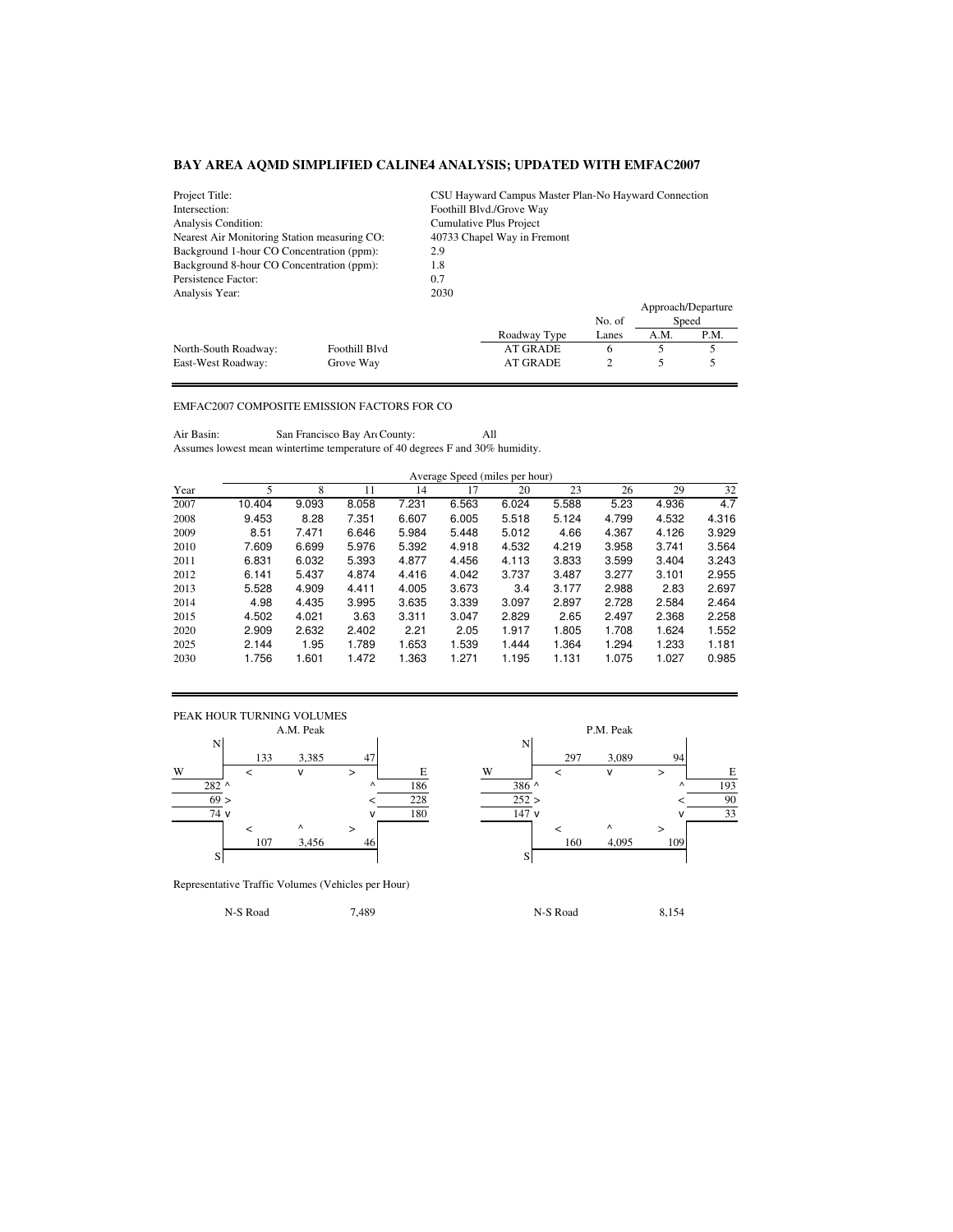| Project Title:                               |               | CSU Hayward Campus Master Plan-No Hayward Connection |                         |        |      |                    |  |  |  |
|----------------------------------------------|---------------|------------------------------------------------------|-------------------------|--------|------|--------------------|--|--|--|
| Intersection:                                |               | Foothill Blvd./A St                                  |                         |        |      |                    |  |  |  |
| Analysis Condition:                          |               |                                                      | Cumulative Plus Project |        |      |                    |  |  |  |
| Nearest Air Monitoring Station measuring CO: |               | 40733 Chapel Way in Fremont                          |                         |        |      |                    |  |  |  |
| Background 1-hour CO Concentration (ppm):    |               | 2.9                                                  |                         |        |      |                    |  |  |  |
| Background 8-hour CO Concentration (ppm):    |               | 1.8                                                  |                         |        |      |                    |  |  |  |
| Persistence Factor:                          |               | 0.7                                                  |                         |        |      |                    |  |  |  |
| Analysis Year:                               |               | 2030                                                 |                         |        |      |                    |  |  |  |
|                                              |               |                                                      |                         |        |      | Approach/Departure |  |  |  |
|                                              |               |                                                      |                         | No. of |      | Speed              |  |  |  |
|                                              |               |                                                      | Roadway Type            | Lanes  | A.M. | P.M.               |  |  |  |
| North-South Roadway:                         | Foothill Blvd |                                                      | <b>AT GRADE</b>         | 4      |      | 5                  |  |  |  |
| East-West Roadway:                           | A Street      | $\overline{c}$<br><b>AT GRADE</b>                    |                         |        |      |                    |  |  |  |

## EMFAC2007 COMPOSITE EMISSION FACTORS FOR CO

Air Basin: San Francisco Bay Are County: All Assumes lowest mean wintertime temperature of 40 degrees F and 30% humidity.

|      | Average Speed (miles per hour) |       |       |       |       |       |       |       |       |       |
|------|--------------------------------|-------|-------|-------|-------|-------|-------|-------|-------|-------|
| Year |                                |       |       | 14    |       | 20    | 23    | 26    | 29    | 32    |
| 2007 | 10.404                         | 9.093 | 8.058 | 7.231 | 6.563 | 6.024 | 5.588 | 5.23  | 4.936 | 4.7   |
| 2008 | 9.453                          | 8.28  | 7.351 | 6.607 | 6.005 | 5.518 | 5.124 | 4.799 | 4.532 | 4.316 |
| 2009 | 8.51                           | 7.471 | 6.646 | 5.984 | 5.448 | 5.012 | 4.66  | 4.367 | 4.126 | 3.929 |
| 2010 | 7.609                          | 6.699 | 5.976 | 5.392 | 4.918 | 4.532 | 4.219 | 3.958 | 3.741 | 3.564 |

| 2010 | 7.609 | 6.699 | 5.976 | 5.392 | 4.918 | 4.532 | 4.219 | 3.958 | 3.741 | 3.564 |
|------|-------|-------|-------|-------|-------|-------|-------|-------|-------|-------|
| 2011 | 6.831 | 6.032 | 5.393 | 4.877 | 4.456 | 4.113 | 3.833 | 3.599 | 3.404 | 3.243 |
| 2012 | 6.141 | 5.437 | 4.874 | 4.416 | 4.042 | 3.737 | 3.487 | 3.277 | 3.101 | 2.955 |
| 2013 | 5.528 | 4.909 | 4.411 | 4.005 | 3.673 | 3.4   | 3.177 | 2.988 | 2.83  | 2.697 |
| 2014 | 4.98  | 4.435 | 3.995 | 3.635 | 3.339 | 3.097 | 2.897 | 2.728 | 2.584 | 2.464 |
| 2015 | 4.502 | 4.021 | 3.63  | 3.311 | 3.047 | 2.829 | 2.65  | 2.497 | 2.368 | 2.258 |
| 2020 | 2.909 | 2.632 | 2.402 | 2.21  | 2.05  | 1.917 | 1.805 | 1.708 | 1.624 | 1.552 |
| 2025 | 2.144 | 1.95  | 1.789 | 1.653 | .539  | .444  | 1.364 | 1.294 | 1.233 | 1.181 |
| 2030 | 1.756 | 1.601 | 1.472 | .363  | .271  | .195  | 1.131 | 1.075 | 1.027 | 0.985 |



Representative Traffic Volumes (Vehicles per Hour)

N-S Road 5,993 N-S Road 5,926

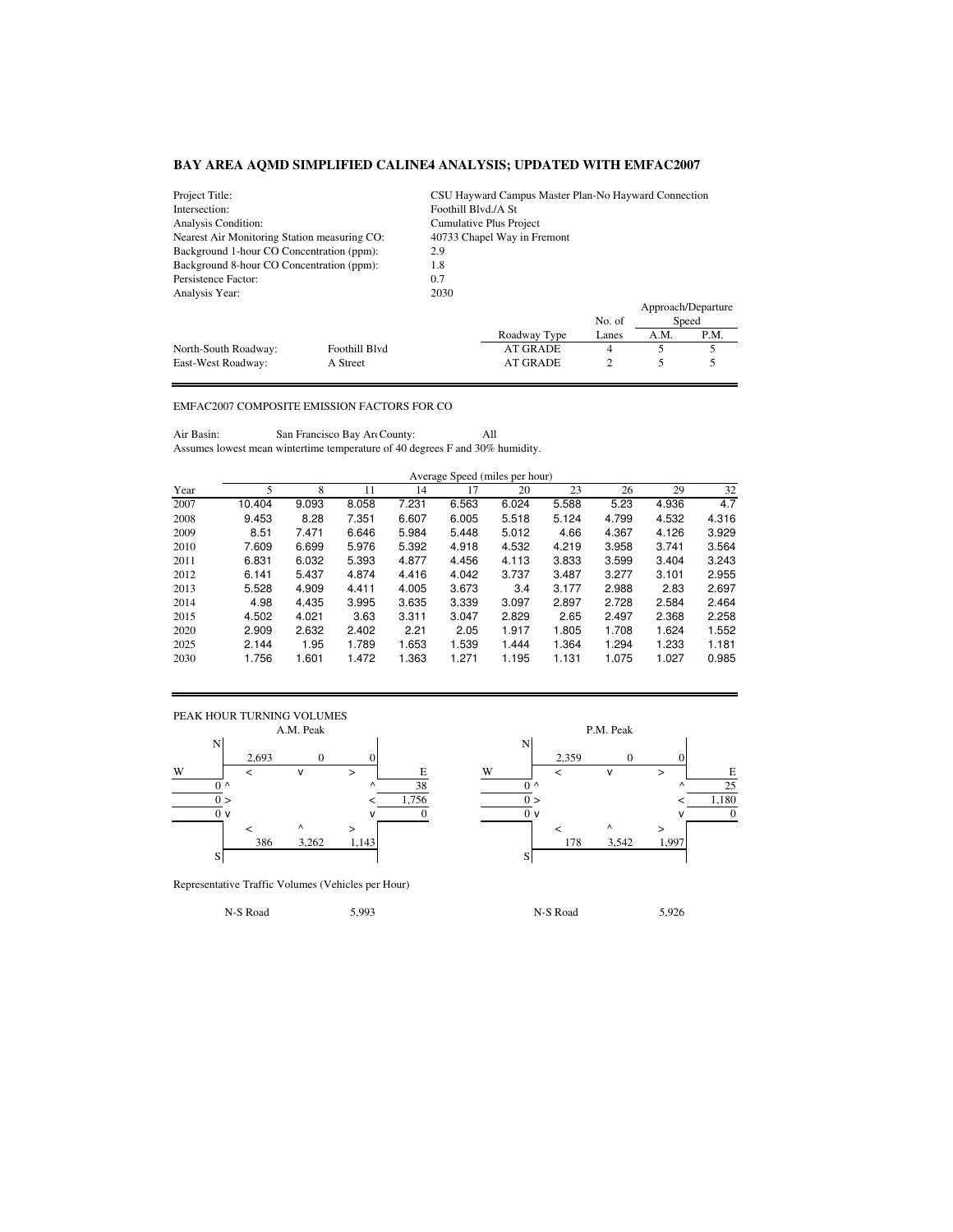| CSU Hayward Campus Master Plan-No Hayward Connection<br>Project Title: |                                  |                             |              |        |                    |      |  |
|------------------------------------------------------------------------|----------------------------------|-----------------------------|--------------|--------|--------------------|------|--|
| Intersection:                                                          |                                  | Foothill Blvd./D St         |              |        |                    |      |  |
| Analysis Condition:                                                    |                                  | Cumulative Plus Project     |              |        |                    |      |  |
| Nearest Air Monitoring Station measuring CO:                           |                                  | 40733 Chapel Way in Fremont |              |        |                    |      |  |
| Background 1-hour CO Concentration (ppm):                              |                                  | 2.9                         |              |        |                    |      |  |
| Background 8-hour CO Concentration (ppm):                              |                                  | 1.8                         |              |        |                    |      |  |
| Persistence Factor:                                                    | 0.7                              |                             |              |        |                    |      |  |
| Analysis Year:                                                         |                                  | 2030                        |              |        |                    |      |  |
|                                                                        |                                  |                             |              |        | Approach/Departure |      |  |
|                                                                        |                                  |                             |              | No. of | Speed              |      |  |
|                                                                        |                                  |                             | Roadway Type | Lanes  | A.M.               | P.M. |  |
| North-South Roadway:                                                   | Foothill Blvd                    |                             | AT GRADE     | 6      |                    |      |  |
| East-West Roadway:                                                     | 2<br><b>AT GRADE</b><br>D Street |                             |              |        |                    |      |  |

## EMFAC2007 COMPOSITE EMISSION FACTORS FOR CO

Air Basin: San Francisco Bay Are County: All Assumes lowest mean wintertime temperature of 40 degrees F and 30% humidity.

|      |        |       |       |       | Average Speed (miles per hour) |       |       |       |       |       |
|------|--------|-------|-------|-------|--------------------------------|-------|-------|-------|-------|-------|
| Year | 5      | 8     | 11    | 14    | 17                             | 20    | 23    | 26    | 29    | 32    |
| 2007 | 10.404 | 9.093 | 8.058 | 7.231 | 6.563                          | 6.024 | 5.588 | 5.23  | 4.936 | 4.7   |
| 2008 | 9.453  | 8.28  | 7.351 | 6.607 | 6.005                          | 5.518 | 5.124 | 4.799 | 4.532 | 4.316 |
| 2009 | 8.51   | 7.471 | 6.646 | 5.984 | 5.448                          | 5.012 | 4.66  | 4.367 | 4.126 | 3.929 |
| 2010 | 7.609  | 6.699 | 5.976 | 5.392 | 4.918                          | 4.532 | 4.219 | 3.958 | 3.741 | 3.564 |
| 2011 | 6.831  | 6.032 | 5.393 | 4.877 | 4.456                          | 4.113 | 3.833 | 3.599 | 3.404 | 3.243 |
| 2012 | 6.141  | 5.437 | 4.874 | 4.416 | 4.042                          | 3.737 | 3.487 | 3.277 | 3.101 | 2.955 |
| 2013 | 5.528  | 4.909 | 4.411 | 4.005 | 3.673                          | 3.4   | 3.177 | 2.988 | 2.83  | 2.697 |
| 2014 | 4.98   | 4.435 | 3.995 | 3.635 | 3.339                          | 3.097 | 2.897 | 2.728 | 2.584 | 2.464 |
| 2015 | 4.502  | 4.021 | 3.63  | 3.311 | 3.047                          | 2.829 | 2.65  | 2.497 | 2.368 | 2.258 |
| 2020 | 2.909  | 2.632 | 2.402 | 2.21  | 2.05                           | 1.917 | 1.805 | 1.708 | 1.624 | 1.552 |
| 2025 | 2.144  | 1.95  | 1.789 | 1.653 | 1.539                          | 1.444 | 1.364 | 1.294 | 1.233 | 1.181 |
| 2030 | 1.756  | 1.601 | 1.472 | 1.363 | 1.271                          | 1.195 | 1.131 | 1.075 | 1.027 | 0.985 |



Representative Traffic Volumes (Vehicles per Hour)

P.M. Peak  $0 \qquad 0 \qquad 0$ 493 ^  $\sim$  6 1,017 ^  $\sim$  17 258 > < 1,995 608 > < 1,280  $\overline{0}$  v  $\overline{0}$  v  $\overline{0}$  v  $\overline{0}$  v  $\overline{0}$  v  $\overline{0}$  v  $\overline{0}$ 0 4,637 198 0 5,712 503

N-S Road 6,746 5,136 19 N-S Road 6,746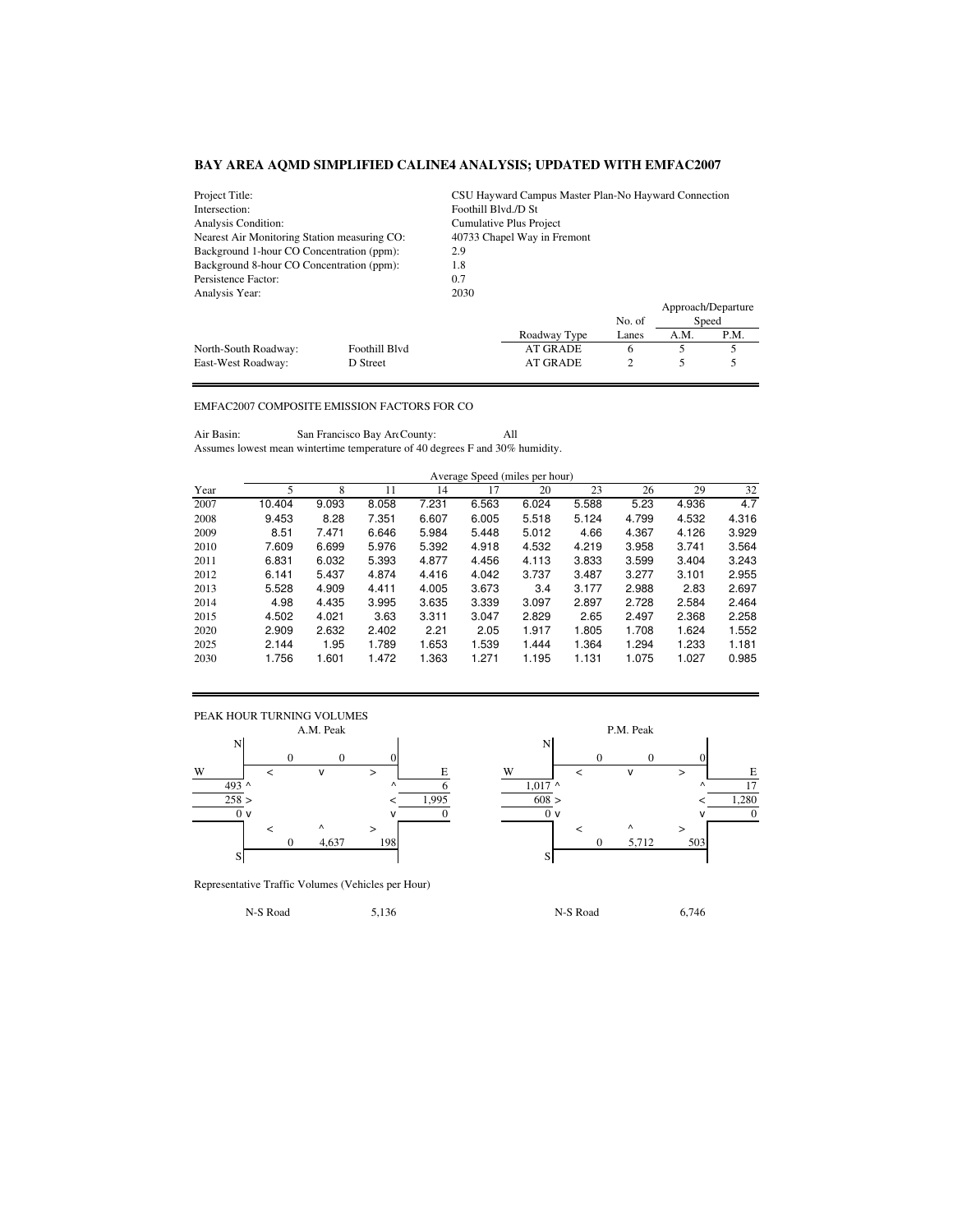| Project Title:<br>CSU Hayward Campus Master Plan-No Hayward Connection |                  |                             |                                                |        |      |                    |  |  |
|------------------------------------------------------------------------|------------------|-----------------------------|------------------------------------------------|--------|------|--------------------|--|--|
| Intersection:                                                          |                  |                             | Foothill Blyd./Mission Blyd./Jackson St./E St. |        |      |                    |  |  |
| Analysis Condition:                                                    |                  |                             | Cumulative Plus Project                        |        |      |                    |  |  |
| Nearest Air Monitoring Station measuring CO:                           |                  | 40733 Chapel Way in Fremont |                                                |        |      |                    |  |  |
| Background 1-hour CO Concentration (ppm):                              |                  | 2.9                         |                                                |        |      |                    |  |  |
| Background 8-hour CO Concentration (ppm):                              |                  | 1.8                         |                                                |        |      |                    |  |  |
| Persistence Factor:                                                    |                  | 0.7                         |                                                |        |      |                    |  |  |
| Analysis Year:                                                         |                  | 2030                        |                                                |        |      |                    |  |  |
|                                                                        |                  |                             |                                                |        |      | Approach/Departure |  |  |
|                                                                        |                  |                             |                                                | No. of |      | Speed              |  |  |
|                                                                        |                  |                             | Roadway Type                                   | Lanes  | A.M. | P.M.               |  |  |
| North-South Roadway:                                                   | Mission Blvd     |                             | <b>AT GRADE</b>                                | 4      |      |                    |  |  |
| East-West Roadway:                                                     | Jackson/Foothill | 2<br><b>AT GRADE</b>        |                                                |        |      |                    |  |  |

## EMFAC2007 COMPOSITE EMISSION FACTORS FOR CO

Air Basin: San Francisco Bay Are County: All Assumes lowest mean wintertime temperature of 40 degrees F and 30% humidity.

|      |        |       |       |       | Average Speed (miles per hour) |       |       |       |       |       |
|------|--------|-------|-------|-------|--------------------------------|-------|-------|-------|-------|-------|
| Year | 5      | 8     | 11    | 14    | 17                             | 20    | 23    | 26    | 29    | 32    |
| 2007 | 10.404 | 9.093 | 8.058 | 7.231 | 6.563                          | 6.024 | 5.588 | 5.23  | 4.936 | 4.7   |
| 2008 | 9.453  | 8.28  | 7.351 | 6.607 | 6.005                          | 5.518 | 5.124 | 4.799 | 4.532 | 4.316 |
| 2009 | 8.51   | 7.471 | 6.646 | 5.984 | 5.448                          | 5.012 | 4.66  | 4.367 | 4.126 | 3.929 |
| 2010 | 7.609  | 6.699 | 5.976 | 5.392 | 4.918                          | 4.532 | 4.219 | 3.958 | 3.741 | 3.564 |
| 2011 | 6.831  | 6.032 | 5.393 | 4.877 | 4.456                          | 4.113 | 3.833 | 3.599 | 3.404 | 3.243 |
| 2012 | 6.141  | 5.437 | 4.874 | 4.416 | 4.042                          | 3.737 | 3.487 | 3.277 | 3.101 | 2.955 |
| 2013 | 5.528  | 4.909 | 4.411 | 4.005 | 3.673                          | 3.4   | 3.177 | 2.988 | 2.83  | 2.697 |
| 2014 | 4.98   | 4.435 | 3.995 | 3.635 | 3.339                          | 3.097 | 2.897 | 2.728 | 2.584 | 2.464 |
| 2015 | 4.502  | 4.021 | 3.63  | 3.311 | 3.047                          | 2.829 | 2.65  | 2.497 | 2.368 | 2.258 |
| 2020 | 2.909  | 2.632 | 2.402 | 2.21  | 2.05                           | 1.917 | 1.805 | 1.708 | 1.624 | 1.552 |
| 2025 | 2.144  | 1.95  | 1.789 | 1.653 | 1.539                          | 1.444 | 1.364 | 1.294 | 1.233 | 1.181 |
| 2030 | 1.756  | 1.601 | 1.472 | 1.363 | 1.271                          | 1.195 | 1.131 | 1.075 | 1.027 | 0.985 |



Representative Traffic Volumes (Vehicles per Hour)

1,910 2,806 0 1,380 3,012 0  $0 \wedge$   $0 \wedge$  0  $0 \wedge$   $0 \wedge$   $0 \wedge$  0  $0 \wedge$  0  $1,710 >$   $<$  0  $2,300 >$   $<$  0  $\sqrt{ }$  0  $\sqrt{ }$  0  $\sqrt{ }$  0  $\sqrt{ }$  0  $\sqrt{ }$  0  $\sqrt{ }$  0 0 0 2,651 0 0 3,333

N-S Road 6,535 5,697 1 N-S Road 6,535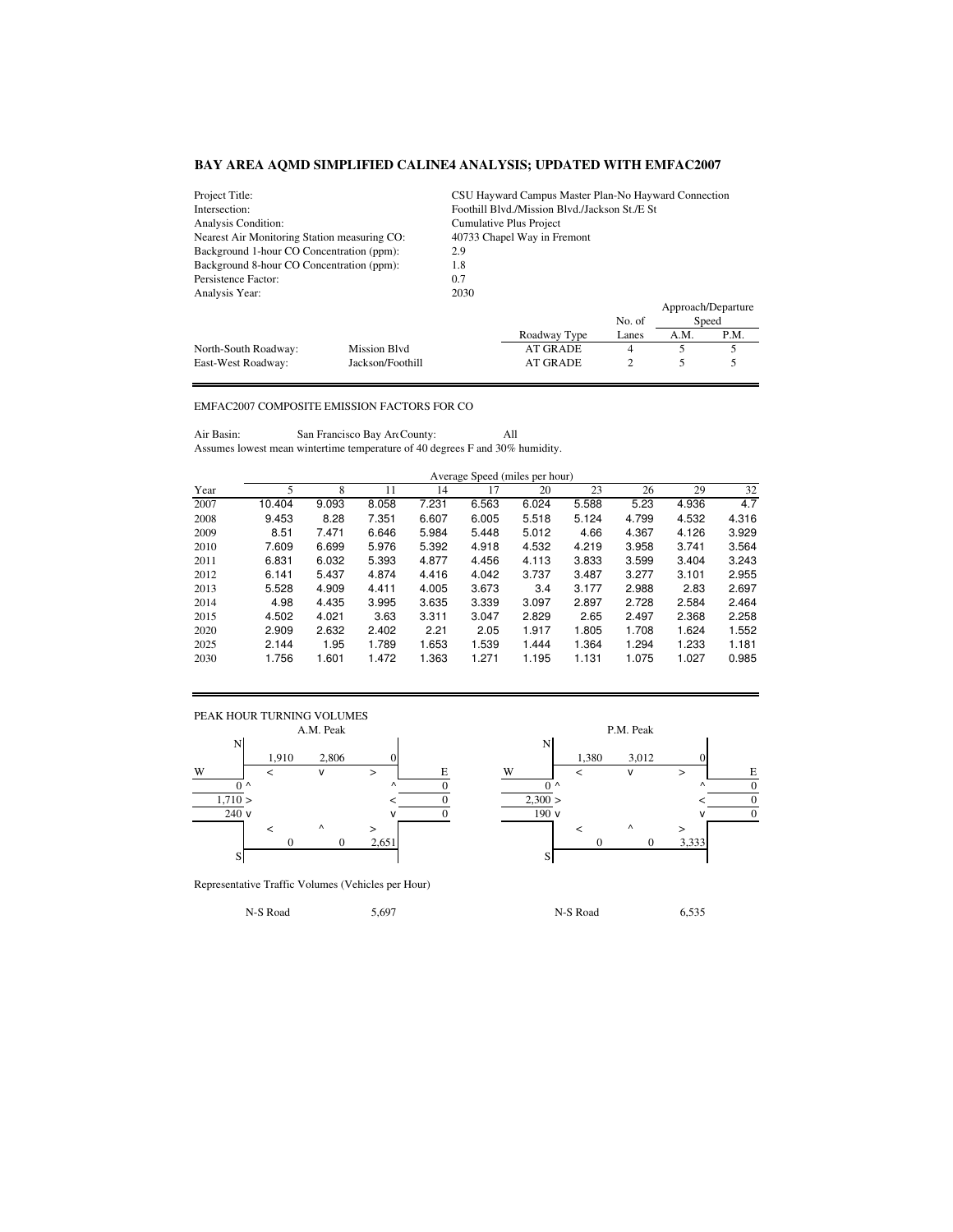| Project Title:                               |                     | CSU Hayward Campus Master Plan-No Hayward Connection |                             |        |      |                    |  |  |
|----------------------------------------------|---------------------|------------------------------------------------------|-----------------------------|--------|------|--------------------|--|--|
| Intersection:                                |                     |                                                      | Mission Blvd./Highland Blvd |        |      |                    |  |  |
| Analysis Condition:                          |                     |                                                      | Cumulative Plus Project     |        |      |                    |  |  |
| Nearest Air Monitoring Station measuring CO: |                     | 40733 Chapel Way in Fremont                          |                             |        |      |                    |  |  |
| Background 1-hour CO Concentration (ppm):    |                     | 2.9                                                  |                             |        |      |                    |  |  |
| Background 8-hour CO Concentration (ppm):    |                     | 1.8                                                  |                             |        |      |                    |  |  |
| 0.7<br>Persistence Factor:                   |                     |                                                      |                             |        |      |                    |  |  |
| Analysis Year:                               |                     | 2030                                                 |                             |        |      |                    |  |  |
|                                              |                     |                                                      |                             |        |      | Approach/Departure |  |  |
|                                              |                     |                                                      |                             | No. of |      | Speed              |  |  |
|                                              |                     |                                                      | Roadway Type                | Lanes  | A.M. | P.M.               |  |  |
| North-South Roadway:                         | <b>Mission Blvd</b> |                                                      | <b>AT GRADE</b>             | 4      | 5    | 5                  |  |  |
| East-West Roadway:                           | Highland Blyd       | $\overline{c}$<br><b>AT GRADE</b>                    |                             |        |      |                    |  |  |

## EMFAC2007 COMPOSITE EMISSION FACTORS FOR CO

Air Basin: San Francisco Bay Are County: All Assumes lowest mean wintertime temperature of 40 degrees F and 30% humidity.

|      |        | Average Speed (miles per hour) |       |       |       |       |       |       |       |       |  |  |
|------|--------|--------------------------------|-------|-------|-------|-------|-------|-------|-------|-------|--|--|
| Year | 5      | 8                              | 11    | 14    | 17    | 20    | 23    | 26    | 29    | 32    |  |  |
| 2007 | 10.404 | 9.093                          | 8.058 | 7.231 | 6.563 | 6.024 | 5.588 | 5.23  | 4.936 | 4.7   |  |  |
| 2008 | 9.453  | 8.28                           | 7.351 | 6.607 | 6.005 | 5.518 | 5.124 | 4.799 | 4.532 | 4.316 |  |  |
| 2009 | 8.51   | 7.471                          | 6.646 | 5.984 | 5.448 | 5.012 | 4.66  | 4.367 | 4.126 | 3.929 |  |  |
| 2010 | 7.609  | 6.699                          | 5.976 | 5.392 | 4.918 | 4.532 | 4.219 | 3.958 | 3.741 | 3.564 |  |  |
| 2011 | 6.831  | 6.032                          | 5.393 | 4.877 | 4.456 | 4.113 | 3.833 | 3.599 | 3.404 | 3.243 |  |  |
| 2012 | 6.141  | 5.437                          | 4.874 | 4.416 | 4.042 | 3.737 | 3.487 | 3.277 | 3.101 | 2.955 |  |  |
| 2013 | 5.528  | 4.909                          | 4.411 | 4.005 | 3.673 | 3.4   | 3.177 | 2.988 | 2.83  | 2.697 |  |  |
| 2014 | 4.98   | 4.435                          | 3.995 | 3.635 | 3.339 | 3.097 | 2.897 | 2.728 | 2.584 | 2.464 |  |  |
| 2015 | 4.502  | 4.021                          | 3.63  | 3.311 | 3.047 | 2.829 | 2.65  | 2.497 | 2.368 | 2.258 |  |  |
| 2020 | 2.909  | 2.632                          | 2.402 | 2.21  | 2.05  | 1.917 | 1.805 | 1.708 | 1.624 | 1.552 |  |  |
| 2025 | 2.144  | 1.95                           | 1.789 | 1.653 | 1.539 | 1.444 | 1.364 | 1.294 | 1.233 | 1.181 |  |  |
| 2030 | 1.756  | 1.601                          | 1.472 | 1.363 | 1.271 | 1.195 | 1.131 | 1.075 | 1.027 | 0.985 |  |  |



Representative Traffic Volumes (Vehicles per Hour)

N-S Road 5,998 N-S Road 6,984

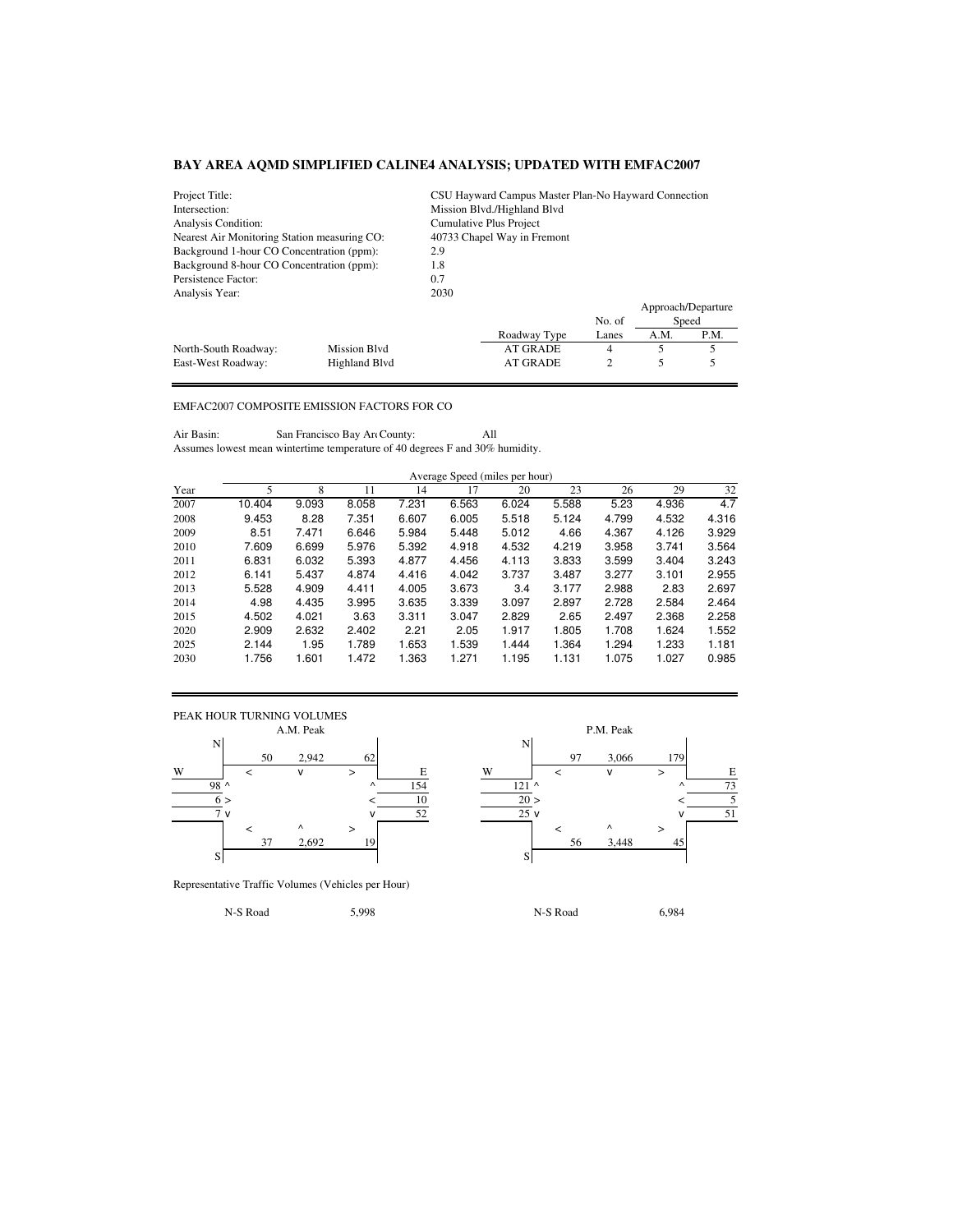| Project Title:<br>CSU Hayward Campus Master Plan-No Hayward Connection |                     |                             |                                            |        |      |                    |  |  |
|------------------------------------------------------------------------|---------------------|-----------------------------|--------------------------------------------|--------|------|--------------------|--|--|
| Intersection:                                                          |                     |                             | Mission Blvd./Carlos Bee Blvd./Orchard Ave |        |      |                    |  |  |
| Analysis Condition:                                                    |                     |                             | Cumulative Plus Project                    |        |      |                    |  |  |
| Nearest Air Monitoring Station measuring CO:                           |                     | 40733 Chapel Way in Fremont |                                            |        |      |                    |  |  |
| Background 1-hour CO Concentration (ppm):                              |                     | 2.9                         |                                            |        |      |                    |  |  |
| Background 8-hour CO Concentration (ppm):                              |                     | 1.8                         |                                            |        |      |                    |  |  |
| Persistence Factor:                                                    | 0.7                 |                             |                                            |        |      |                    |  |  |
| Analysis Year:                                                         |                     | 2030                        |                                            |        |      |                    |  |  |
|                                                                        |                     |                             |                                            |        |      | Approach/Departure |  |  |
|                                                                        |                     |                             |                                            | No. of |      | Speed              |  |  |
|                                                                        |                     |                             | Roadway Type                               | Lanes  | A.M. | P.M.               |  |  |
| North-South Roadway:                                                   | <b>Mission Blvd</b> |                             | <b>AT GRADE</b>                            | 6      | 5    | 5                  |  |  |
| East-West Roadway:                                                     | Highland Blyd       | <b>AT GRADE</b><br>4        |                                            |        |      |                    |  |  |

## EMFAC2007 COMPOSITE EMISSION FACTORS FOR CO

Air Basin: San Francisco Bay Art County: All Assumes lowest mean wintertime temperature of 40 degrees F and 30% humidity.

|      | Average Speed (miles per hour) |       |       |       |       |       |       |       |       |       |  |
|------|--------------------------------|-------|-------|-------|-------|-------|-------|-------|-------|-------|--|
| Year |                                | 8     | 11    | 14    | 17    | 20    | 23    | 26    | 29    | 32    |  |
| 2007 | 10.404                         | 9.093 | 8.058 | 7.231 | 6.563 | 6.024 | 5.588 | 5.23  | 4.936 | 4.7   |  |
| 2008 | 9.453                          | 8.28  | 7.351 | 6.607 | 6.005 | 5.518 | 5.124 | 4.799 | 4.532 | 4.316 |  |
| 2009 | 8.51                           | 7.471 | 6.646 | 5.984 | 5.448 | 5.012 | 4.66  | 4.367 | 4.126 | 3.929 |  |
| 2010 | 7.609                          | 6.699 | 5.976 | 5.392 | 4.918 | 4.532 | 4.219 | 3.958 | 3.741 | 3.564 |  |
| 2011 | 6.831                          | 6.032 | 5.393 | 4.877 | 4.456 | 4.113 | 3.833 | 3.599 | 3.404 | 3.243 |  |
| 2012 | 6.141                          | 5.437 | 4.874 | 4.416 | 4.042 | 3.737 | 3.487 | 3.277 | 3.101 | 2.955 |  |
| 2013 | 5.528                          | 4.909 | 4.411 | 4.005 | 3.673 | 3.4   | 3.177 | 2.988 | 2.83  | 2.697 |  |
| 2014 | 4.98                           | 4.435 | 3.995 | 3.635 | 3.339 | 3.097 | 2.897 | 2.728 | 2.584 | 2.464 |  |
| 2015 | 4.502                          | 4.021 | 3.63  | 3.311 | 3.047 | 2.829 | 2.65  | 2.497 | 2.368 | 2.258 |  |

2020 2.909 2.632 2.402 2.21 2.05 1.917 1.805 1.708 1.624 1.552 2025 2.144 1.95 1.789 1.653 1.539 1.444 1.364 1.294 1.233 1.181 2030 1.756 1.601 1.472 1.363 1.271 1.195 1.131 1.075 1.027 0.985



Representative Traffic Volumes (Vehicles per Hour)

N-S Road 6,020 6,020 N-S Road 6,624

44 2,520 491 141 2,360 677 W < v > E W < v > E  $206$  ^ 325 157 ^ 157 ^ 157 ^ 157 ^ 157 ^ 157 ^ 157 ^ 157 ^ 157 ^ 157 ^ 157 ^ 157 ^ 157 ^ 157 ^ 157 ^ 157 ^ 157 ^ 158 0 287 > < 717 590 > < 305  $\sqrt{767}$  240 v  $\sqrt{168}$ < ^ > < ^ > 131 2,355 118 173 2,758 247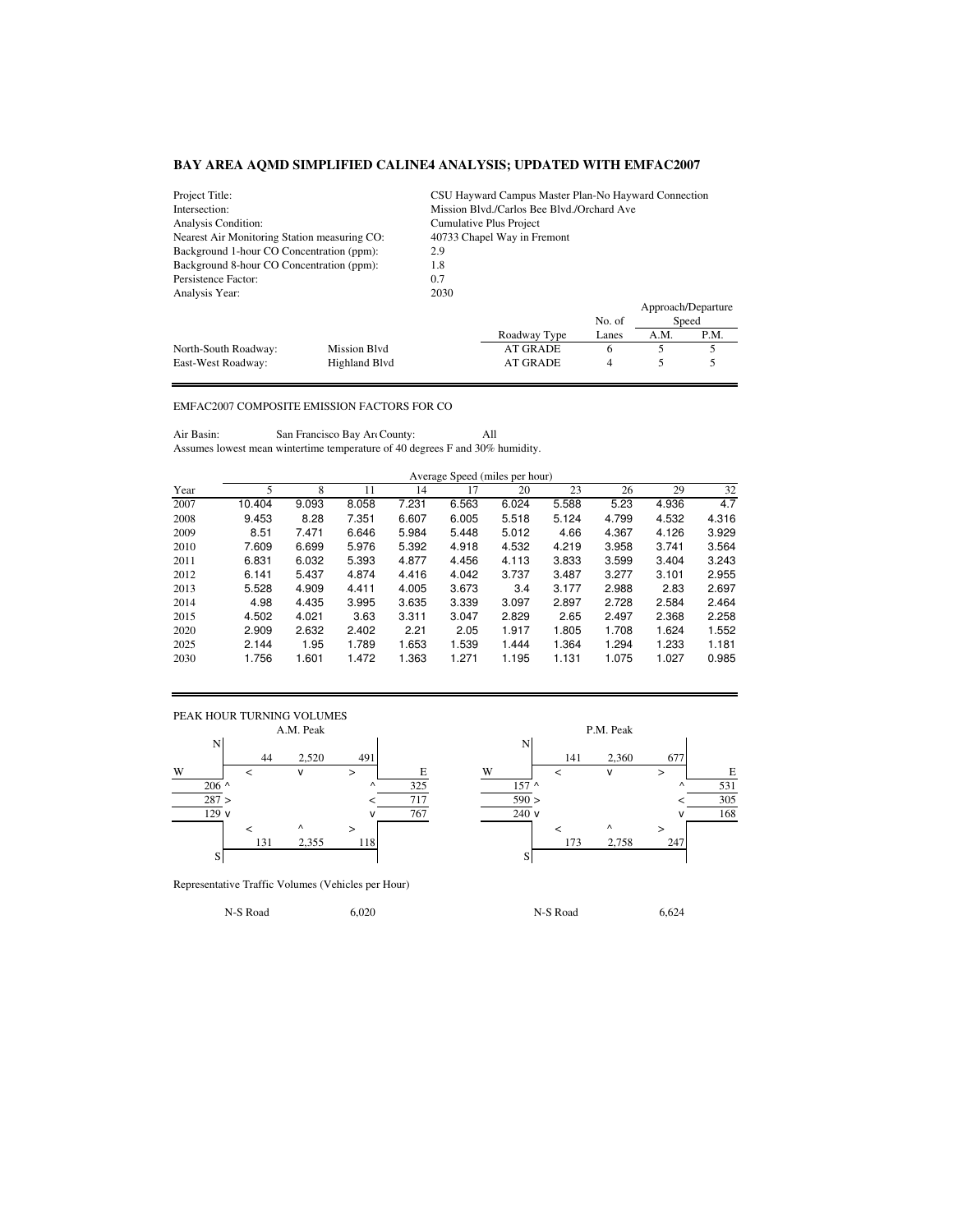| Project Title:                               | CSU Hayward Campus Master Plan-No Hayward Connection |                             |                         |        |      |                    |  |  |
|----------------------------------------------|------------------------------------------------------|-----------------------------|-------------------------|--------|------|--------------------|--|--|
| Intersection:                                |                                                      |                             | Mission Blvd./Harder Rd |        |      |                    |  |  |
| Analysis Condition:                          |                                                      |                             | Cumulative Plus Project |        |      |                    |  |  |
| Nearest Air Monitoring Station measuring CO: |                                                      | 40733 Chapel Way in Fremont |                         |        |      |                    |  |  |
| Background 1-hour CO Concentration (ppm):    |                                                      | 2.9                         |                         |        |      |                    |  |  |
| Background 8-hour CO Concentration (ppm):    |                                                      | 1.8                         |                         |        |      |                    |  |  |
| Persistence Factor:                          |                                                      | 0.7                         |                         |        |      |                    |  |  |
| Analysis Year:                               |                                                      | 2030                        |                         |        |      |                    |  |  |
|                                              |                                                      |                             |                         |        |      | Approach/Departure |  |  |
|                                              |                                                      |                             |                         | No. of |      | Speed              |  |  |
|                                              |                                                      |                             | Roadway Type            | Lanes  | A.M. | P.M.               |  |  |
| North-South Roadway:                         | <b>Mission Blvd</b>                                  |                             | <b>AT GRADE</b>         | 4      | 5    | 5                  |  |  |
| East-West Roadway:                           | Highland Blvd                                        | <b>AT GRADE</b><br>4        |                         |        |      |                    |  |  |

## EMFAC2007 COMPOSITE EMISSION FACTORS FOR CO

Air Basin: San Francisco Bay Are County: All Assumes lowest mean wintertime temperature of 40 degrees F and 30% humidity.

|      | Average Speed (miles per hour) |       |       |        |       |       |       |       |       |       |
|------|--------------------------------|-------|-------|--------|-------|-------|-------|-------|-------|-------|
| Year |                                |       |       |        |       | 20    | 23    | 26    | 29    | 32    |
| 2007 | 10.404                         | 9.093 | 8.058 | 7.231  | 6.563 | 6.024 | 5.588 | 5.23  | 4.936 | 4.7   |
| 2008 | 9.453                          | 8.28  | 7.351 | 6.607  | 6.005 | 5.518 | 5.124 | 4.799 | 4.532 | 4.316 |
| 2000 | OE4                            | 7.171 | C CAC | E OO 4 | E 440 | E 010 | 100   | 1.007 | 1.100 | 0.000 |

| 2009 | 8.51  | 7.471 | 6.646 | 5.984 | 5.448 | 5.012 | 4.66  | 4.367 | 4.126 | 3.929 |
|------|-------|-------|-------|-------|-------|-------|-------|-------|-------|-------|
| 2010 | 7.609 | 6.699 | 5.976 | 5.392 | 4.918 | 4.532 | 4.219 | 3.958 | 3.741 | 3.564 |
| 2011 | 6.831 | 6.032 | 5.393 | 4.877 | 4.456 | 4.113 | 3.833 | 3.599 | 3.404 | 3.243 |
| 2012 | 6.141 | 5.437 | 4.874 | 4.416 | 4.042 | 3.737 | 3.487 | 3.277 | 3.101 | 2.955 |
| 2013 | 5.528 | 4.909 | 4.411 | 4.005 | 3.673 | 3.4   | 3.177 | 2.988 | 2.83  | 2.697 |
| 2014 | 4.98  | 4.435 | 3.995 | 3.635 | 3.339 | 3.097 | 2.897 | 2.728 | 2.584 | 2.464 |
| 2015 | 4.502 | 4.021 | 3.63  | 3.311 | 3.047 | 2.829 | 2.65  | 2.497 | 2.368 | 2.258 |
| 2020 | 2.909 | 2.632 | 2.402 | 2.21  | 2.05  | 1.917 | 1.805 | 1.708 | 1.624 | 1.552 |
| 2025 | 2.144 | 1.95  | 1.789 | 1.653 | 1.539 | 1.444 | 1.364 | 1.294 | 1.233 | 1.181 |
| 2030 | 1.756 | 1.601 | 1.472 | .363  | .271  | 1.195 | 1.131 | 1.075 | 1.027 | 0.985 |



Representative Traffic Volumes (Vehicles per Hour)

N-S Road 6,711 6,711 N-S Road 7,222

216 2,517 137 137 215 ^ ^ 60 273 ^ ^ 152  $434 >$   $<$   $192$   $364 >$   $<$   $376$  $\sqrt{292}$   $\sqrt{512}$  v  $\sqrt{658}$ < ^ > < ^ > 571 2,213 810 449 2,713 536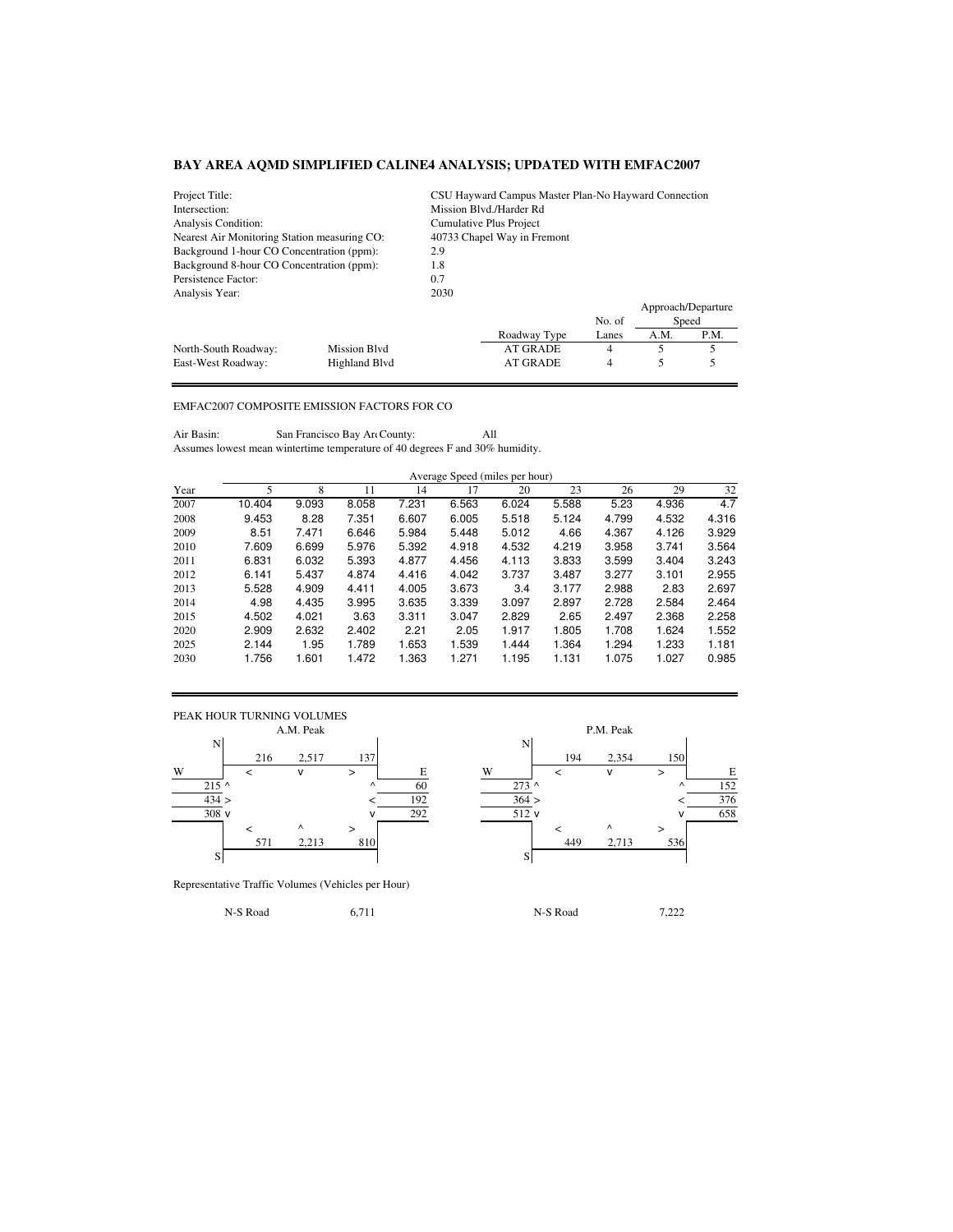| Project Title:                               |                     | CSU Hayward Campus Master Plan-No Hayward Connection |                 |        |      |                    |  |  |  |
|----------------------------------------------|---------------------|------------------------------------------------------|-----------------|--------|------|--------------------|--|--|--|
| Intersection:<br>Mission Blvd./Tennyson Rd   |                     |                                                      |                 |        |      |                    |  |  |  |
| Analysis Condition:                          |                     | Cumulative Plus Project                              |                 |        |      |                    |  |  |  |
| Nearest Air Monitoring Station measuring CO: |                     | 40733 Chapel Way in Fremont                          |                 |        |      |                    |  |  |  |
| Background 1-hour CO Concentration (ppm):    |                     | 2.9                                                  |                 |        |      |                    |  |  |  |
| Background 8-hour CO Concentration (ppm):    |                     | 1.8                                                  |                 |        |      |                    |  |  |  |
| Persistence Factor:                          |                     | 0.7                                                  |                 |        |      |                    |  |  |  |
| Analysis Year:                               |                     | 2030                                                 |                 |        |      |                    |  |  |  |
|                                              |                     |                                                      |                 |        |      | Approach/Departure |  |  |  |
|                                              |                     |                                                      |                 | No. of |      | Speed              |  |  |  |
|                                              |                     |                                                      | Roadway Type    | Lanes  | A.M. | P.M.               |  |  |  |
| North-South Roadway:                         | <b>Mission Blvd</b> |                                                      | <b>AT GRADE</b> | 4      | 5    | 5                  |  |  |  |
| East-West Roadway:                           | Highland Blvd       |                                                      | <b>AT GRADE</b> | 4      |      |                    |  |  |  |

## EMFAC2007 COMPOSITE EMISSION FACTORS FOR CO

Air Basin: San Francisco Bay Art County: All Assumes lowest mean wintertime temperature of 40 degrees F and 30% humidity.

|      | Average Speed (miles per hour) |       |       |       |       |       |       |       |       |       |
|------|--------------------------------|-------|-------|-------|-------|-------|-------|-------|-------|-------|
| Year |                                | 8     |       | 14    | 17    | 20    | 23    | 26    | 29    | 32    |
| 2007 | 10.404                         | 9.093 | 8.058 | 7.231 | 6.563 | 6.024 | 5.588 | 5.23  | 4.936 | 4.7   |
| 2008 | 9.453                          | 8.28  | 7.351 | 6.607 | 6.005 | 5.518 | 5.124 | 4.799 | 4.532 | 4.316 |
| 2009 | 8.51                           | 7.471 | 6.646 | 5.984 | 5.448 | 5.012 | 4.66  | 4.367 | 4.126 | 3.929 |
| 2010 | 7.609                          | 6.699 | 5.976 | 5.392 | 4.918 | 4.532 | 4.219 | 3.958 | 3.741 | 3.564 |
| 2011 | 6.831                          | 6.032 | 5.393 | 4.877 | 4.456 | 4.113 | 3.833 | 3.599 | 3.404 | 3.243 |
| 2012 | 6.141                          | 5.437 | 4.874 | 4.416 | 4.042 | 3.737 | 3.487 | 3.277 | 3.101 | 2.955 |
| 2013 | 5.528                          | 4.909 | 4.411 | 4.005 | 3.673 | 3.4   | 3.177 | 2.988 | 2.83  | 2.697 |
| 2014 | 4.98                           | 4.435 | 3.995 | 3.635 | 3.339 | 3.097 | 2.897 | 2.728 | 2.584 | 2.464 |
| 2015 | 4.502                          | 4.021 | 3.63  | 3.311 | 3.047 | 2.829 | 2.65  | 2.497 | 2.368 | 2.258 |
| 2020 | 2.909                          | 2.632 | 2.402 | 2.21  | 2.05  | 1.917 | 1.805 | 1.708 | 1.624 | 1.552 |

2025 2.144 1.95 1.789 1.653 1.539 1.444 1.364 1.294 1.233 1.181 2030 1.756 1.601 1.472 1.363 1.271 1.195 1.131 1.075 1.027 0.985



Representative Traffic Volumes (Vehicles per Hour)

N-S Road 6,282 6,282 N-S Road 7,044

P.M. Peak N 605 2,539 40 487 2,495 208 W < v > E W < v > E 666 ^ ^ 155 753 ^ ^ 100  $41 >$   $<$   $135$   $269 >$   $<$   $41$  $\sqrt{18}$   $\sqrt{378}$  v  $\sqrt{9}$ < ^ > < ^ > 571 2,277 9 419 3,001 19